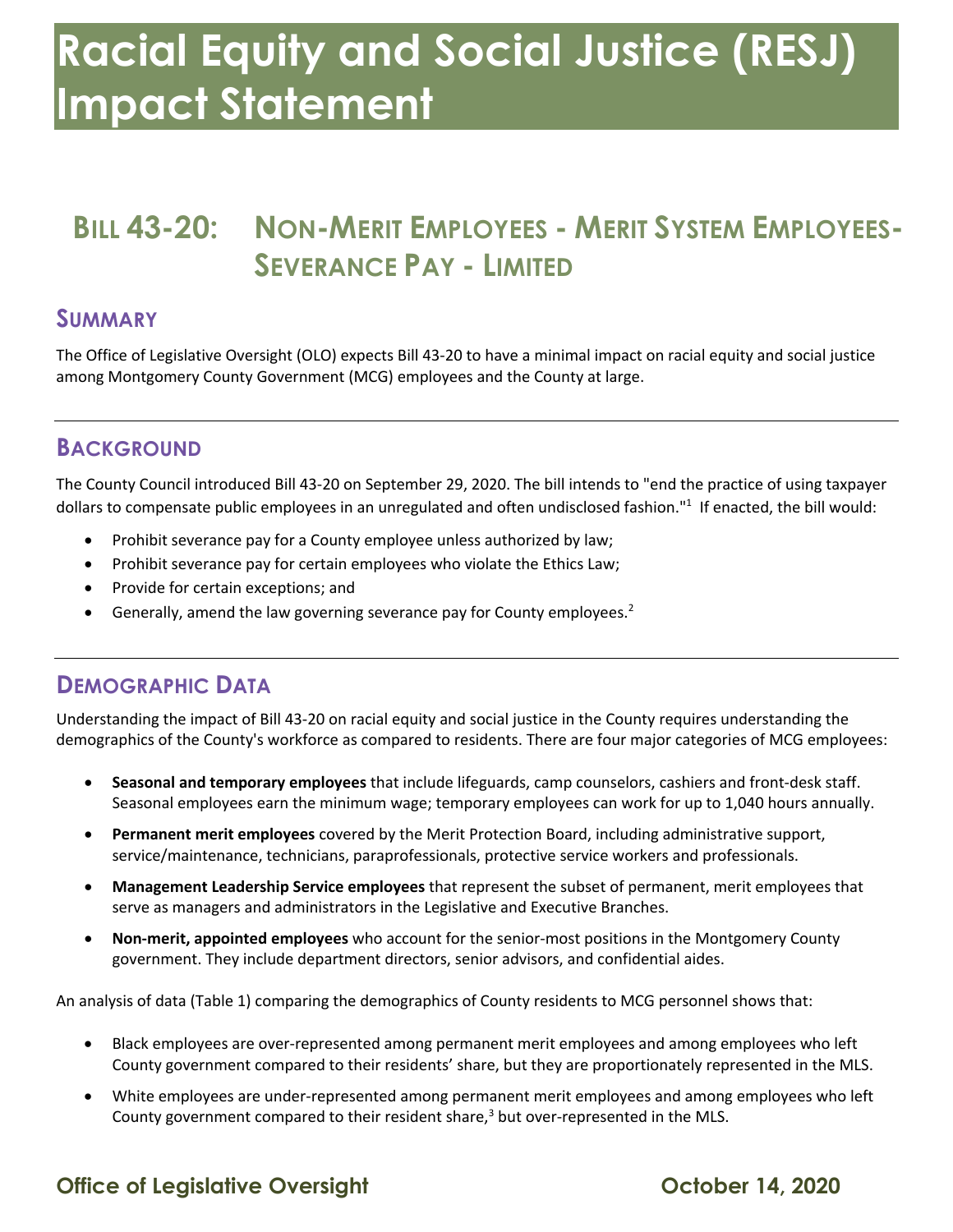• Latinx and especially Asian employees are under-represented among every MCG employee group and among employees who left County government compared to their resident populations.<sup>4</sup>

| <b>Race and Ethnicity</b> | County<br><b>Residents</b> | Permanent<br>Merit<br><b>Employees</b> | <b>Management</b><br>Leadership<br><b>Service</b> | <b>Non-Merit</b><br>(Appointed)<br><b>Employees</b> | <b>Merit</b><br><b>Employee</b><br><b>Turnover</b> |
|---------------------------|----------------------------|----------------------------------------|---------------------------------------------------|-----------------------------------------------------|----------------------------------------------------|
| White                     | 55%                        | 48%                                    | 64%                                               | 37%                                                 | 46%                                                |
| <b>Black</b>              | 21%                        | 27%                                    | 19%                                               | 9%                                                  | 32%                                                |
| Latinx                    | 20%                        | 11%                                    | 6%                                                | 6%                                                  | 10%                                                |
| Asian                     | 17%                        | 7%                                     | 6%                                                | 3%                                                  | 6%                                                 |
| Other/Non-Reported        | 11%                        | 8%                                     | 5%                                                | 46%                                                 | 6%                                                 |
| <b>Total Number</b>       | 1,050,688                  | 9,381                                  | 396                                               | 89                                                  | 661                                                |

 **Table 1: Montgomery County Residents, Government Workforce, and Turnover by Race and Ethnicity** 

 Sources: American Community Survey, 2019; Montgomery County Personnel Management Review, 2020; and Montgomery County Office of Human Resources Unpublished Data on Non-Merit Positions, 2020

 The over-representation of Black employees among non-managerial positions and the over-representation of White employees among managerial positions are consistent with the occupational segregation that characterizes the U.S. workforce.<sup>5</sup> It's unclear whether occupational segregation by race and ethnicity characterizes non-merit, appointed positions in the County because nearly half of employees in these positions (46%) did not disclose their race or ethnicity or selected "Other." However, the racial and ethnic makeup of MLS employees suggests that White employees are also over-represented among the 89 non-merit positions that would most be impacted by Bill 43-20 if enacted.

## **ANTICIPATED RESJ IMPACTS**

 **Montgomery County Employees:** Since the racial and ethnic makeup of non-merit employees remains unknown, the RESJ impact of Bill 43-20 remains undetermined. An analysis of MLS demographics, however, suggests that White employees are likely to be disproportionately impacted by the proposed changes to County law under Bill 43-20 because they likely account for a majority of non-merit employees.<sup>6</sup> Yet, since non-merit employees account for less than one percent of MCG's overall workforce, the overall impact of Bill 43-20 on the MCG workforce is negligible.

#### **METHODOLOGIES, ASSUMPTIONS, AND UNCERTAINTIES**

 This RESJ impact statement and OLO's analysis relies on several sources of information, including: the American Community Survey;<sup>7</sup> Montgomery County Management Personnel Management Review;<sup>8</sup> Montgomery County Non-Merit Demographics; <sup>9</sup> and OLO economic impact statement Bill 43-20.<sup>10</sup>